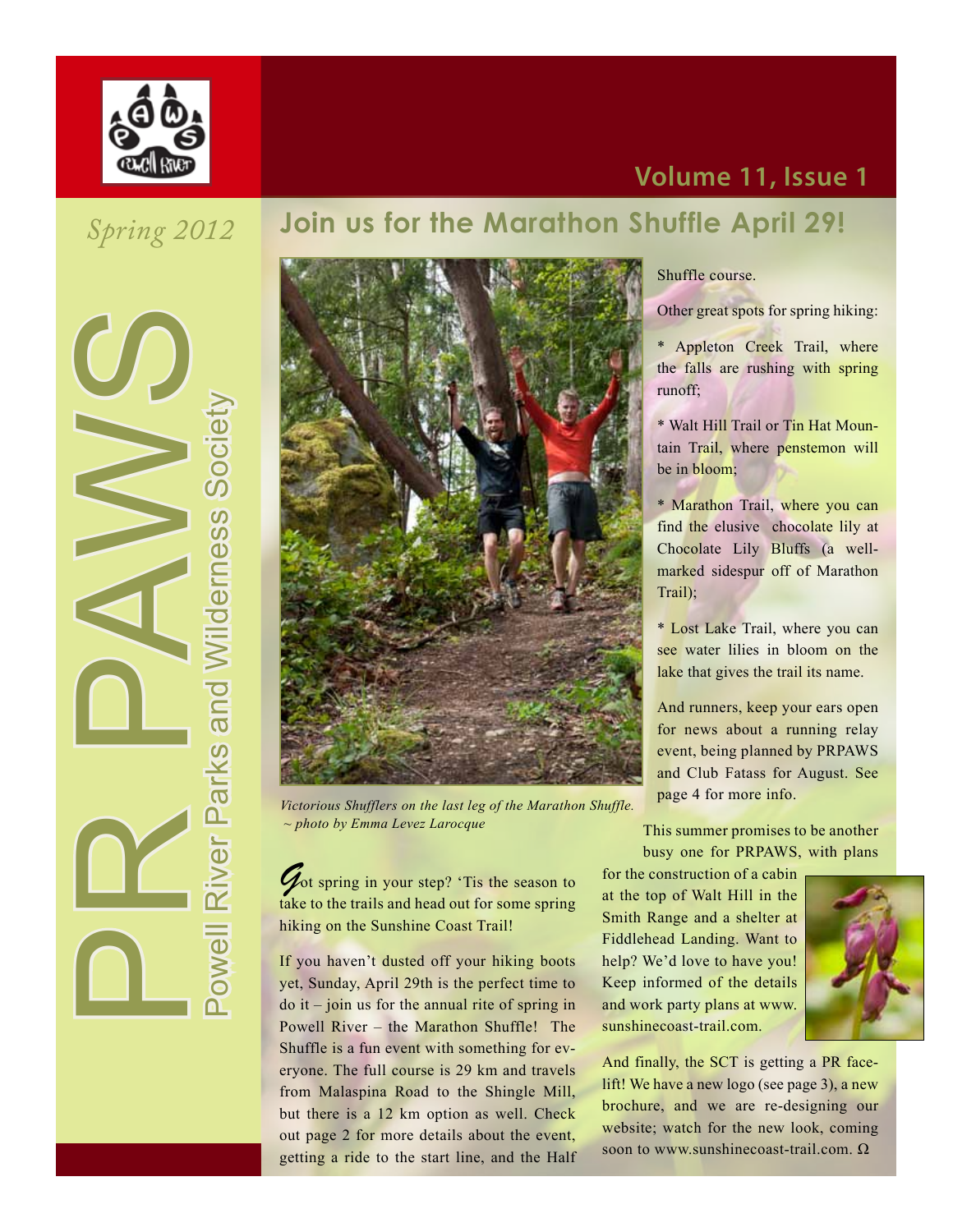#### **The Marathon Shuffle**



and hugs the edge of Dogleg Pond. The trail winds toward Little Sliammon Lake. Pay attention to the orange metal markers. As you pass at the foot of cliffs you must turn left and climb onto high bluffs overlooking the lake. The route follows the eastern shore to the Shangri-La picnic shelter, outhouse and swimming dock.

In 2007 a new cutblock caused the relocation of the trail in this area. It is part of a woodlot that was awarded to Sliammon First Nation. The new reroute stays within the riparian zone on the south shore of the lake, then follows a creek that feeds into the lake from the south. As the trail rises away from the lake you will pass two massive, nearly 1,000-year old Douglas firs. A handful of other old growth veterans stand near the edge of the cutblock which was replanted and is now greening up nicely. The trail crosses the logging spur and climbs through a windravaged trail corridor.

*T*his year's Marathon Shuffle will take place on Sunday, April 29. It starts at 8:30 am at Malaspina Road and ends at the Shingle Mill Pub. The total distance of the route is 29 km; hiking time is 6 to 8 hours, while runners will take 3 to 5 hours. A bus will be available to take shufflers to the start line for \$5 at 7:30 am from the Shingle Mill; first come, first served. The Half Shuffle route (12 km) starts at 10 am 6 km up Wilde/Tomkinson roads and ends at the Shingle Mill. For more information about the event, or to register, visit www.clubfatass.com/ events/marathon-shuffle.

#### **Half Shuffle—Description: Sliammon Lakes Trail**

This trail section begins with a few steps down a bank and a bridge across a small creek. Within minutes you will come to another creek and Troll Bridge. The trail continues and soon reaches a gully. There it crosses a seasonal stream with a large, hollow red cedar, then winds its way up and out of the ravine.

The terrain becomes rocky and tilts toward Thethyeth Lake. The trail cuts away from the lake, only to reach another viewpoint and a bench above Thethyeth with glimpses of the Bunster foothills.

Two hundred metres farther along you will reach Kayach Bluff, which affords a grand view of (Big) Sliammon Lake and the terrain that you will travel over along its eastern shore. Another bench suggests a water break, and another photo op. From Kayach Bluff a gentle and safe reroute meanders down to Sliammon Lake at the mouth of tiny Kokanee Creek. The trail continues eastward, skirting the lakeshore, then south, following the shore until it reaches a stream where it swings uphill past an outhouse,

Soon it crests and descends toward Wildwood over mossy outcroppings and through second growth. It emerges onto a system of old logging spurs that leads out to the end of Sutherland Street, where you will find the start of the Scout Mountain Trail.

**Scout Mountain Trail:** Look for the signage, step across this junction and turn left following the new orange markers. This single-track part of the trail skirts a private property and quickly takes you onto another dirt road, that heads uphill, begins turning left and leveling out before crossing another dirt road and rising again. Keep heading east uphill, then south toward the higher levels of Scout Mountain. Shortly you will reach the end of the wood road where the hiking trail proper begins. About 20 minutes from the Sutherland junction and last support station, you will come out on top of the first view bluff. As you move from bluff to bluff your views keep changing. When you reach a large cairn, you will notice the summit of Scout Mountain toward the east. Ignore the Summit Loop, which is longer and higher. You have to keep right on the direct main route that runs along the edge of Scout Mountain on a series of rocky outcroppings.

Finally, out in the open again you'll come upon a park bench. You are a mere 2 km from the finish line. The route starts to drop steadily across open bluffs. Be careful as you descend over the exposed bluffs down onto the end of a logging road. Below the steep bluffs you will see the Wildwood pump house service road, which you must cross. Don't turn down to the lake here, but take the road curving southward up into a small saddle above a treed rocky hump that slants down to the lake. The road you are on levels out here. You will find the continuation of the trail as it descends through the narrow fringe of trees on your left. The trail drops down toward the lake, where you will emerge out of the woods. These are your last steps. The trail, now a dirt road, turns right toward a large graveled parking lot – and the finish line! Ω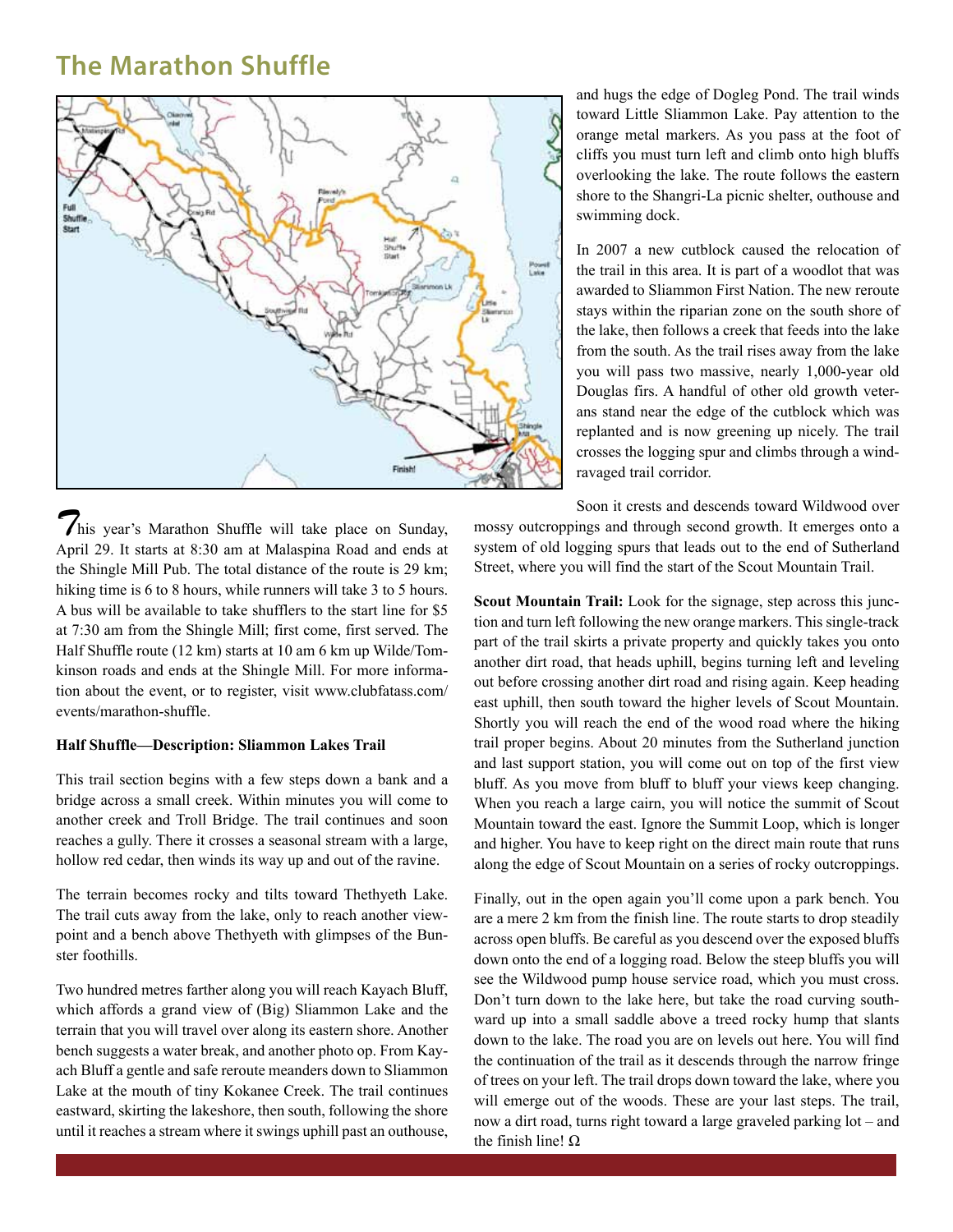## **Stories from the SCT Archives**

by Don Krompocker (aka Krompie)

*R*eflecting back it seems like only yesterday that, while on our second backpacking adventure to Emma Lake, my wife Carol (with friends Richard and Cathy)and I ran into three very inter-

esting folks. After some dinner and chit chat these people told us that they were planning to build a trail from Lund to Saltery Bay -- some 180 km. Suddenly it got very quiet around the table.

We said, 'That's nice!" and put their madness down to the thin air at that elevation. You may have guessed by now that we had run into Eagle Walz and Scott and Margot Glaspey. Turns out they were true to their words, and as a result, today the City of Powell River has a world-class 180-km, somewhat Grandma-proof hiking trail to call its own.



*Richard, Carol, Cathy and Don all set to hike up to Emma Lake for that fateful meeting. ~photo courtesy of Don Krompocker*

Shortly after that encounter at Emma Lake – about 20 years ago – the Powell River Parks and Wilderness Society (PRPAWS) was formed to draw together like-minded volunteers to protect and form parks in the area, and to build this trail. Despite its humble beginnings PRPAWS has proven its longevity, working continuters (and more to come this year) are exciting additions to the trail – we are always in need of more volunteers for building and trail maintenance. If you wish to help in any way please contact us! To Eagle and Scott thank you both for your unending dedication and passion for those nearly 20 years.  $\Omega$ 

ously to complete the dream of the Sunshine Coast Trail. In the past 20 years many volunteer groups, service clubs, private businesses, individual and corporate sponsors, several levels of gov-

> ernment, and individual volunteers have made the Sunshine Coast Trail the world-class attraction it is today. Without all these people and organizations stepping up to the plate the dream would still be in the bushwhacking stage.

The executive of PRPAWS would like to take this opportunity to thank all of you for the part you have played in making the dream of the Emma Lake visionaries come to fruition. That's not to say the work is completed! Seven new shel-

The Sunshine Coast Trail has a new logo, and a new website coming soon!

As the trail is seeing ever-increasing outof-town traffic and starts to realize its potential as a great tourist attraction for Powell River, the PRPAWS Board has started to recognize the need for branding in items such as a logo, brochure and website. Be sure to point your friends and family from outside Powell River to these exciting new developments for the SCT!